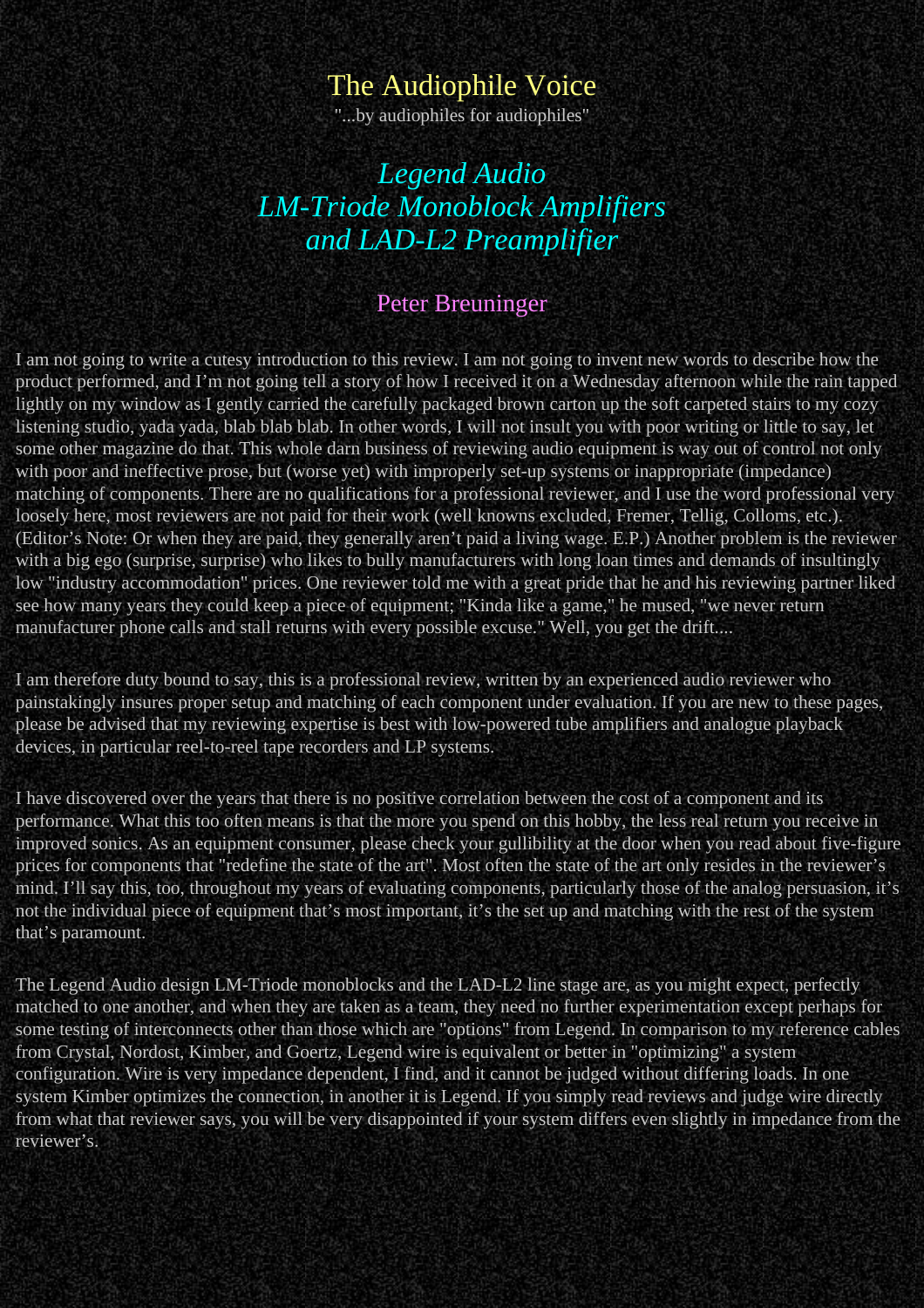Loudspeakers used for this evaluation were the Classic Audio Studio Standard IIs, a large, squat three-way horn design with a 15-inch bass reflex with all TAD drivers that some consider the best in the business. These speakers are very efficient and easy to drive with sensitivity of 97 dB SPL, one watt, one meter, and with a ruler flat 8-ohm impedance. Source components included the excellent BAT CD player; tables from Walker, SOTA, Thorens, Michell; phono amplifiers from Benz/Lukashack, EAR, and the CAT's phono stage, and cartridges from ClearAudio, Denon, Koetsu, and Sumiko. Of these source components, the BAT CD player and EAR phono amp are the only I don't own outright.

The six-month review period intersected with a singled-ended amplifier survey for another magazine and thus offered many combinations for the Legend line stage and multi comparisons for the Legend LM-Triode monoblocks. It is rare to have so many amplifiers (15) to mate with a linestage and to compare with one another. Please be advised that the amplifiers in the single-ended survey included the best in the world. Single-ended triode (SETs) amplifiers are the most expensive per watt amplifiers available and the most difficult to match to a loudspeaker. SET power out puts rarely go over 10 watts and their output impedances are many times higher than push-pull amplifiers. What this means is that the Legend LM monoblocks were up against the stiffest competition in the top echelon of a far greater performance category. Yes, everything you read about single ended amps is true. They have better detail, more natural transients, far more acoustic envelope, multi-dimensional timbre recreation, and most importantly, no sonic enjoyment barriers. But unless you have heard single-ended system done right, you will not understand. I can write any word I choose, paint any acoustic picture imaginable, and conjure up the actual Genie form Aesop's fables to grant you my very own personal sonic experiences, and you will fall miles short of the getting "it." The only way to experience "it" is to live with "it." You cannot visit, you cannot eat, you cannot touch, you cannot see, you cannot smell, and most of all you cannot hear "it" in one listening session. Now that I've elevated the SET experience to unobtainable through the written word, let me tell you the Legend the LM Triode mono blocks are the only amplifiers in my experience that come asymptotic to "it." So to begin...

### **Legend LM-Triode Monoblocks**

These Legend amps are 40-watt workhorse reference amplifiers that allow mortals to sip from the cup of the Single-Ended Gods. Yes, my ears are over sensitive to crossover notch distortion, an unavoidable roadblock imposed on the listener by splitting the musical analog into two separate and distinct halves that unite again at the output transformer. Perfect matching never occurs, Humpty Dumpty never becomes whole, and that tinny little microscopic mismatch appears as a distortion. You may not know it as a distortion for you may have never experienced reproduced sound without it. It is no different from living without eyeglasses. You become accustomed and you adapt, but these are simple human survival tricks, mind you. Survive to procreate, that's the biological job assignment. Listening to music not only passes the time of life, but enriches our living experience to strengthen the individual and to improve the race. It may take a little thinking and dot connection to get my drift, but this business of music creation, and ours of recreation, is nothing short of survival of the fittest. Suppose that we men are happier, more adjusted, we are not then more appealing to the opposite sex, and thus more apt and able to reproduce? Would you women rather reproduce with a wino or concert pianist? See, all this music listening is good, and if we can make it easier with fewer barriers, the better for the race.

If you are rolling your eyes, just think back to the early days when the man with the keenest hunting aim was exalted and honored with the tribe's most desirable female(s). Today, we hunt with our heart, to elevate our existence. The culture we live in offers survival safety-nets of food, shelter and medicine, so our needs become wants and our time and physical-plus-mental energy is spent elsewhere. It is with this thinking that we honor those who bring us happiness; the more happiness they bring, the more we honor them. I bow then to honor the simplicity of the Legend Triode monoblocks—simple in result, with more musical bounty, more emotion, and greater happiness, which together equal higher sexual advantage and diminished selection of our adversaries. Damn good things to say about an amp before stooping to the usual pap audiophile jargon....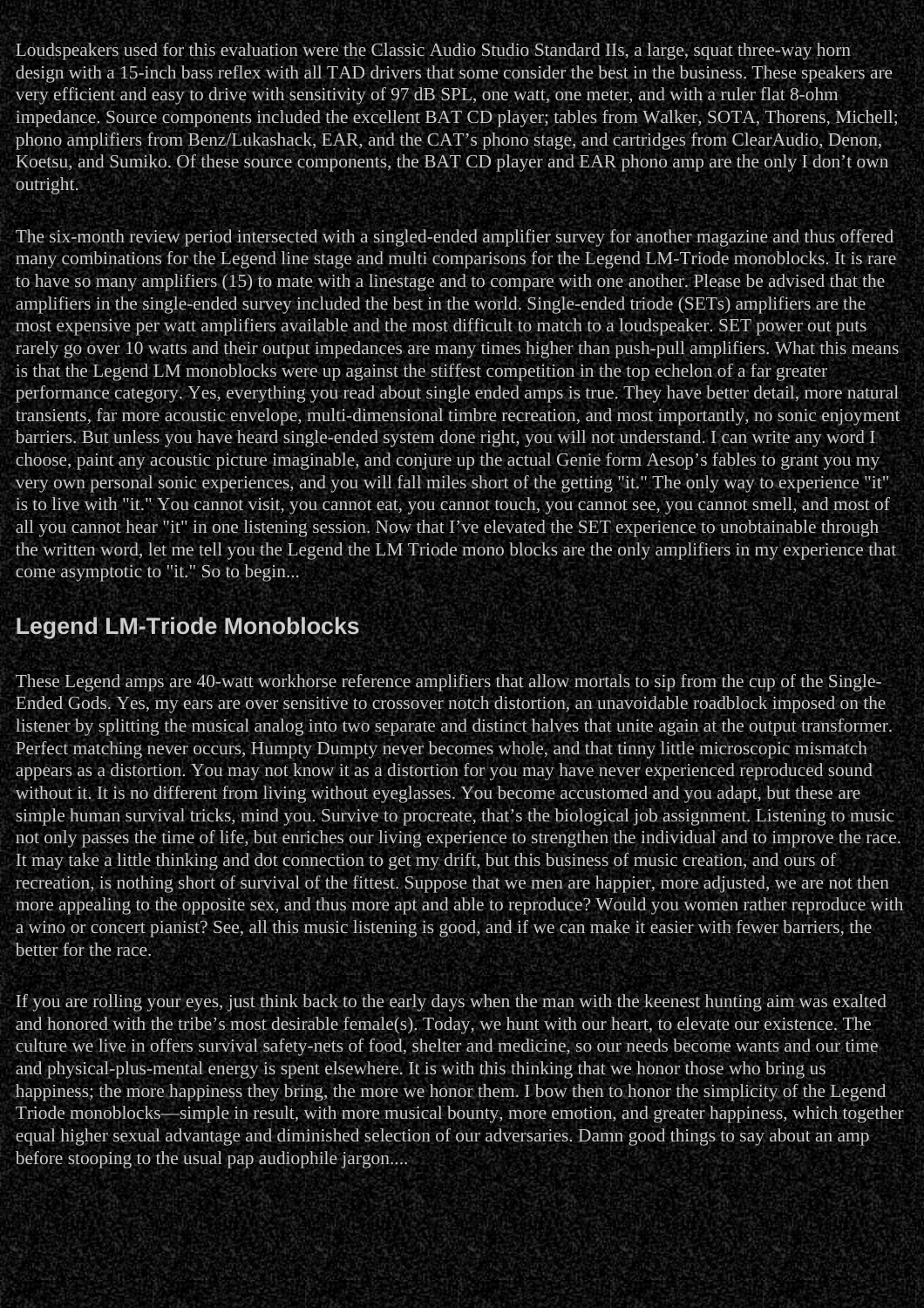Jargon, what is it? Nonsensical or incoherent utterance or the specialized or technical language of a group or profession. With audio, it's usually more of the former masquerading as science and hence allowing the participants an exclusionary club to exercise their ignorance.

So let me say, and I do so with the utmost of ignorance, that the Legend Triodes offer the best continuous musical presentation possible this side of singled-end triodes. That's right, continuous, a stupid word, created by a stupid collective to describe the level of musical involvement and how long it is sustained. This Legend hammers you with emotion, not letting up until the conductor finishes the sermon. Yes, this is the most involving and musical amplifier of this genre I have yet to describe. Low-powered push-pull is better than high-powered push-pull minus notch distortion. So by simple reasoning, the Legend Triode will let the music in better than any higher powered tube amplifier. If you buy my reasoning, the Legend Triode mono blocks far surpass the \$89K Jadis 800 due to fewer signal reassembles. But, but—you must have somewhat sensitive speakers to get this musical allowance. I suspect any speaker rated over 88-dB SPL efficiency, with higher than a four-ohm minimum load, will open the door to the Legend's excellence.

Oh, I cannot forget to say, the Legend has an immense soundspace and captures the full recorded acoustic from a warm but natural perspective. Character-wise, yes it's warm, but never annoyingly so. If you take the plunge from solid-state gear to tube, this is the amplifier of choice to deliver what tubes are best at—sound space rendition, capturing trailing harmonics, and three-dimensional imaging. Downsides? They'll take time away from other activities because you will be belted into your listening chair for far longer sessions. And, yes, if you like your bass tight, dry and artificial, you'll be disappointed. But then, go back to the Spectrals or Krell or Adcom or whatever and see how long you listen.

### **Legend LAD-L2 Preamplifier**

First off, this is not a preamplifier, it's a line stage. I borrowed the EAR phono stage, and hot-rodded the Convergent Audio Technology (CAT) preamp to listen to "music." Wow, this is a one great line stage, one that equals or surpasses the CAT Mk III in musicality and plain old "I'd rather use this" for music listening. Whatever pace is, this guy has it (I still hate the word pace, it means nothing to me but to "put all together"). Rich, big and real; those are only three words but they are the best three I could find to describe the Legend. I mated it to over a dozen of the finest single-ended amplifiers, and it opened the door to more music that the CAT, a little blurry in the lower octaves and not as crystalline as the CAT's upper reaches, but nonetheless, the Legend never interfered with the music. Its warm character was more preferred to the cool CAT for every day listening. And let me say, the Legend's look and silky feel humiliated the CAT's cold, clickity and notchy controls. I love the bronzy gold volume control—it's smooth and rich and simply bespeaks luxury.

The LAD-L2 is a two-chassis unit and will need additional shelf space. The power supply is connected by detachable umbilical cord unlike the CAT and has the same refined look as the control unit. This is one sexy package and the only line stage I have ever hesitated about sending back to the maker. If I had more space and if it had a phono stage, I would have bought it. Attributes for audiophiles include the deepest soundstage yet offered in my new listening room. There's a chesty and wholesome lower midrange, thick with life, and teeming with emotion, no thinness whatsoever. It easily handles explosive dynamics and riveting micro transients (there is no such thing as micro dynamics, dynamics are dynamics—do not let the neologisms in vogue in other magazines blind you to musical realities). Instrumental timbres are true and easily identified through a very fine grain lens. Overall character is dark, but very pleasing, and to this listener desirable for everyday playback material. If all you do is play audiophile CDs and LPs, go get yourself a cool and overly analytical linestage to pinpoint subway sounds and wall material. If you're a music lover, mate this LAD-L2 to your solid-state behemoth and you will listen to more music in a week than you previously did in a month with that SS preamp you now have for sale in an e-bay auction.